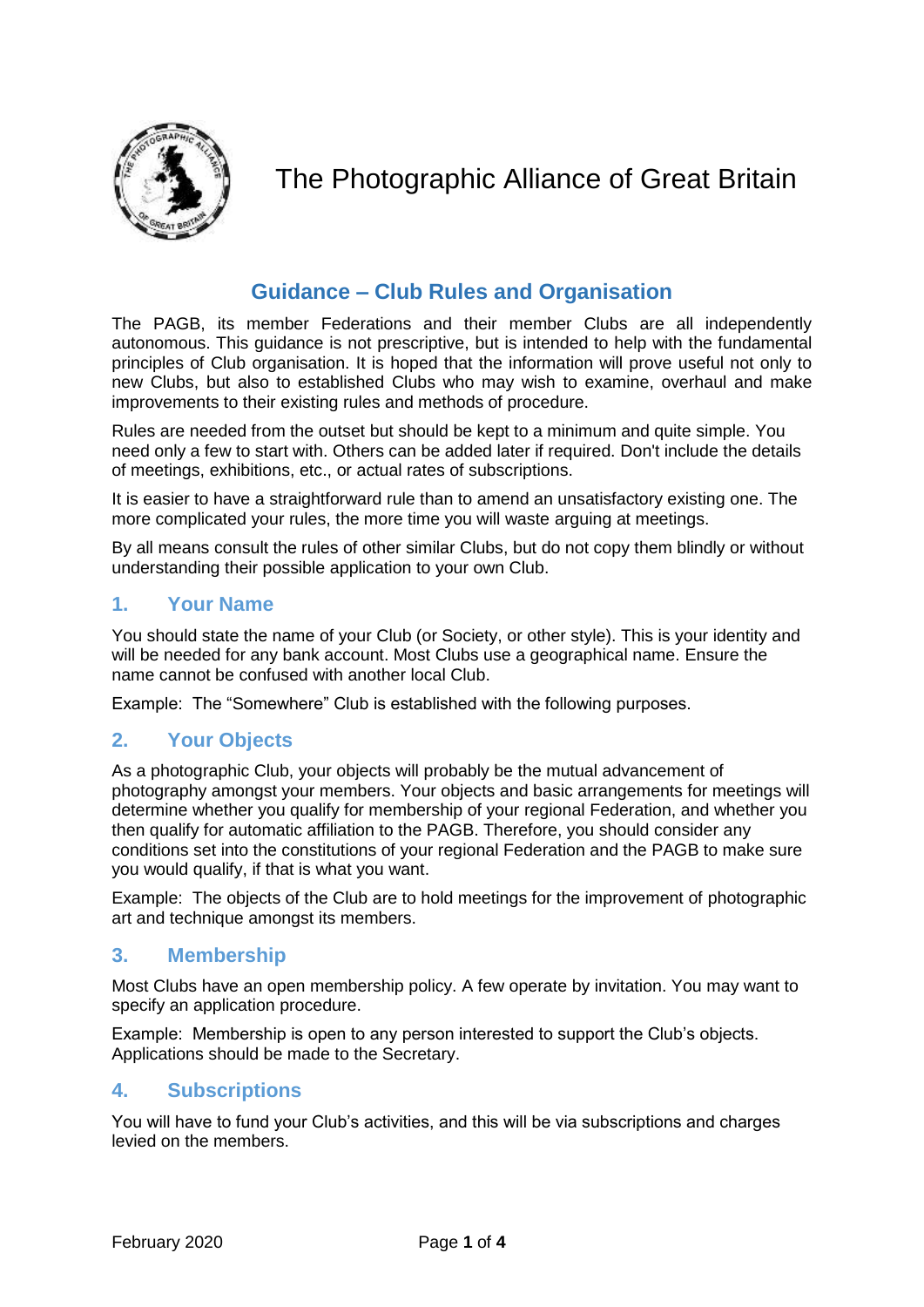Example: The Entrance Fee, Annual Subscription and Attendance Charge will be determined at the Annual General Meeting. A member failing to pay by the due date shall forfeit membership.

# **5. Your Management**

You will need a committee to manage the day to day affairs of the Club, subject to your Rules and any decisions by a general meeting.

Example: The management of the Club is vested in the Committee, comprising the four Officers of Chairman, Vice-Chairman, Treasurer and Secretary, and the Other Members. All members of the Committee shall be elected at each Annual General Meeting.

Your Officers might have other titles. You might want to include the Past Chairman ex-officio. You might want to specify the number of Other Members. You might want to specify a quorum of the Committee.

To manage a bank account, the bank will want evidence of who is authorised to apply and then manage any accounts. You can be precise in your rules, or you can be more generic and allow the Committee to fill in the detail.

Example (1): The Committee is authorised to open and manage bank accounts in the name of the Club, where the signatories shall be any two of the Officers.

Example (2): The Committee is authorised to open and manage bank accounts in the name of the Club. Procedures to commit expenditure and manage any accounts shall be specified by the Committee.

### **6. General Meetings**

You will need an Annual General Meeting, which will probably be related to your financial year. You may want to specify the routine business of the annual meeting, meaning that anything else has to be added specifically. You should say how proposals for elections or other business will be managed.

Example: The Club year shall run from …. to ….. An Annual General Meeting shall be held each ….. The routine business shall include Minutes of the previous meeting, Annual report from the Committee, Annual report and accounts from the Treasurer, Subscriptions and fees for the coming year. Proposals for other business shall be in the hands of the Secretary not less than fourteen days before the advertised date.

You may need provision for Special General Meetings. Special General Meetings are usually restricted to precise business.

Example: A Special General Meeting shall be convened at any time by the Committee or on the requisition of not less than one quarter of the members.

Annual General Meetings are usually scheduled well in advance within the Club programme. You may want to specify a notice period for Special General Meetings. 21 days is usual.

# **7. Alterations**

Rules will need alteration from time to time. You should say how this can happen.

Example: These Rules may be altered only by a general meeting.

### **8. Dissolution**

You are probably not thinking of dissolving your Club just at the time it is being formed. Clubs acquire equipment and other assets with time, and it needs to be clear that these are not the property of or shareable amongst the current members.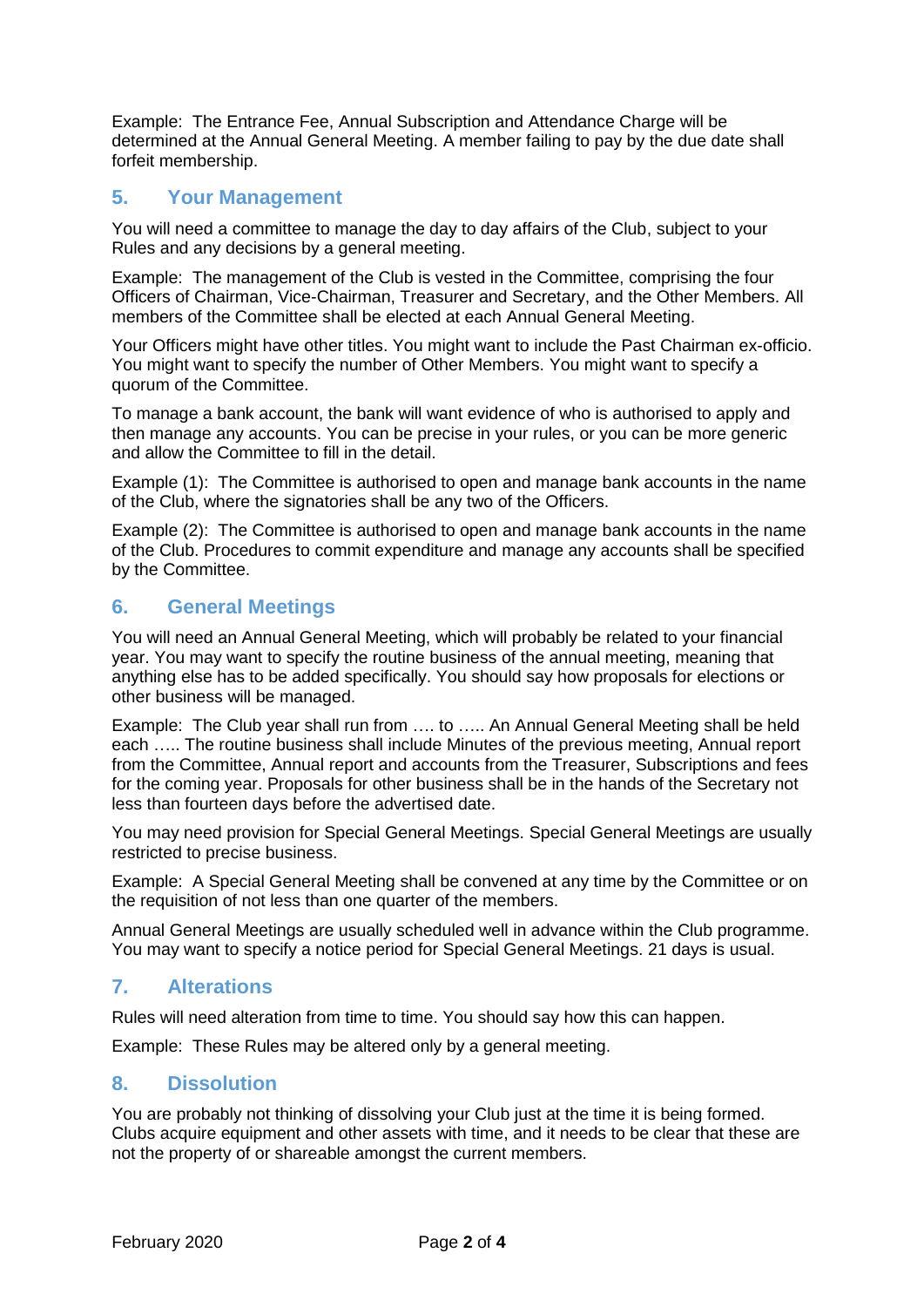Example: The Club may be dissolved only by the consent of three-fourths of the Members present at a Special General Meeting called for the purpose. The Meeting shall then appoint a Liquidator to realise the assets of the Club, with their distribution to one or more organisations with similar objects.

# **Related Matters**

Having s set of Club Rules is not the end of the requirements for running a Club.

### **Committee Procedures**

Your Committee will need to establish how it works and how tasks are shared out amongst its members. Besides the obvious duties of the Officers, common tasks include Programme, Competitions, Exhibition and Website.

The whole Committee is jointly liable for the financial management of the Club, so it is important that the Committee sets clear procedures for the Treasurer.

### **Competitions**

Most Clubs run some kind of competition format, or at least facilitate showing of photographs by members. You will need some rules to manage the processes, and these may be compiled and managed by the Committee.

### **Code of Conduct**

You may want a code of conduct for members with an ultimate option of removing membership. Any code should be known by your members. Any procedures must be scrupulouly fair and it is better to devise such procedures before they are needed.

#### **Insurance**

Your club must have public liability insurance to protect members and visitors. Various insurers are available. If your Club qualifies as a PAGB Affiliated Club, then the PAGB has negotiated a suitable policy.

### **Audit**

It is a good idea for one or two members independent of the Committee to be appointed to review the Treasurer's annual report and accounts before they are presented to the Annual General Meeting. These members may be called auditors or examiners.

### **Data Protection**

A Club holding members' information is a data controller. The PAGB has separate guidance on data protection.

### **Tax**

A Club is liable for corporation tax on its trading profits.

Transactions within the membership for club activities are not trading, and most Clubs would only have a corporation tax liability on their bank interest. As bank interest can be minimal, it would fall below the limit enforced by HMRC, and a Club will be regarded as a dormant business not liable for tax. The exact definition of 'trade' is complex, and Clubs may wish to avoid that complexity by ensuring that they do not trade with the public.